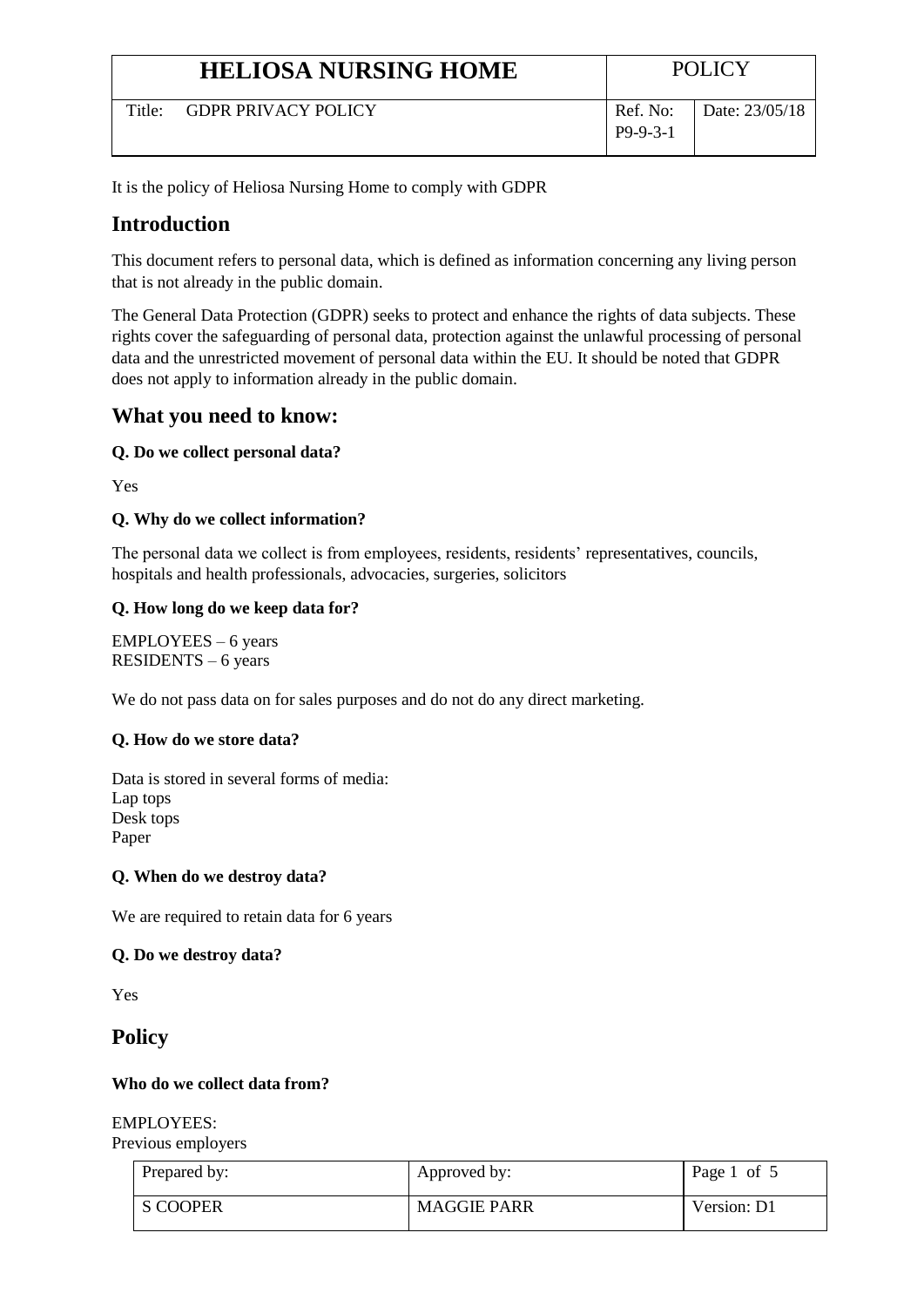|                    | <b>HELIOSA NURSING HOME</b> |                        | <b>POLICY</b>  |
|--------------------|-----------------------------|------------------------|----------------|
| Title <sup>.</sup> | <b>GDPR PRIVACY POLICY</b>  | Ref. No:<br>$P9-9-3-1$ | Date: 23/05/18 |

Referees National and Midwifery Council (NMC) Data Baring Service (DBS) Agencies

RESIDENTS: Residents Representatives Councils Hospitals Health professionals Surgeries Advocacies Solicitors Social workers

## **Who do we process, pass, share data to/with?**

RESIDENTS: Care Quality Commission (CQC) East Cheshire Clinical Commissioning Group (ECCCG) Health professionals **Surgeries** Solicitors Advocacies Solicitors Residents representatives

EMPLOYEES : C<sub>O</sub>C **ECCCG** Pay roll companies HMRC Pension companies National insurance Other employers DBS

On visiting the home all health professionals must be seen to carry/wear appropriate identification

#### **What data do we collect?**

EMPLOYEES:- Names Addresses Bank details Email addresses Contact numbers Next of Kin

| Prepared by: | Approved by:       | Page 2 of 5 |
|--------------|--------------------|-------------|
| S COOPER     | <b>MAGGIE PARR</b> | Version: D1 |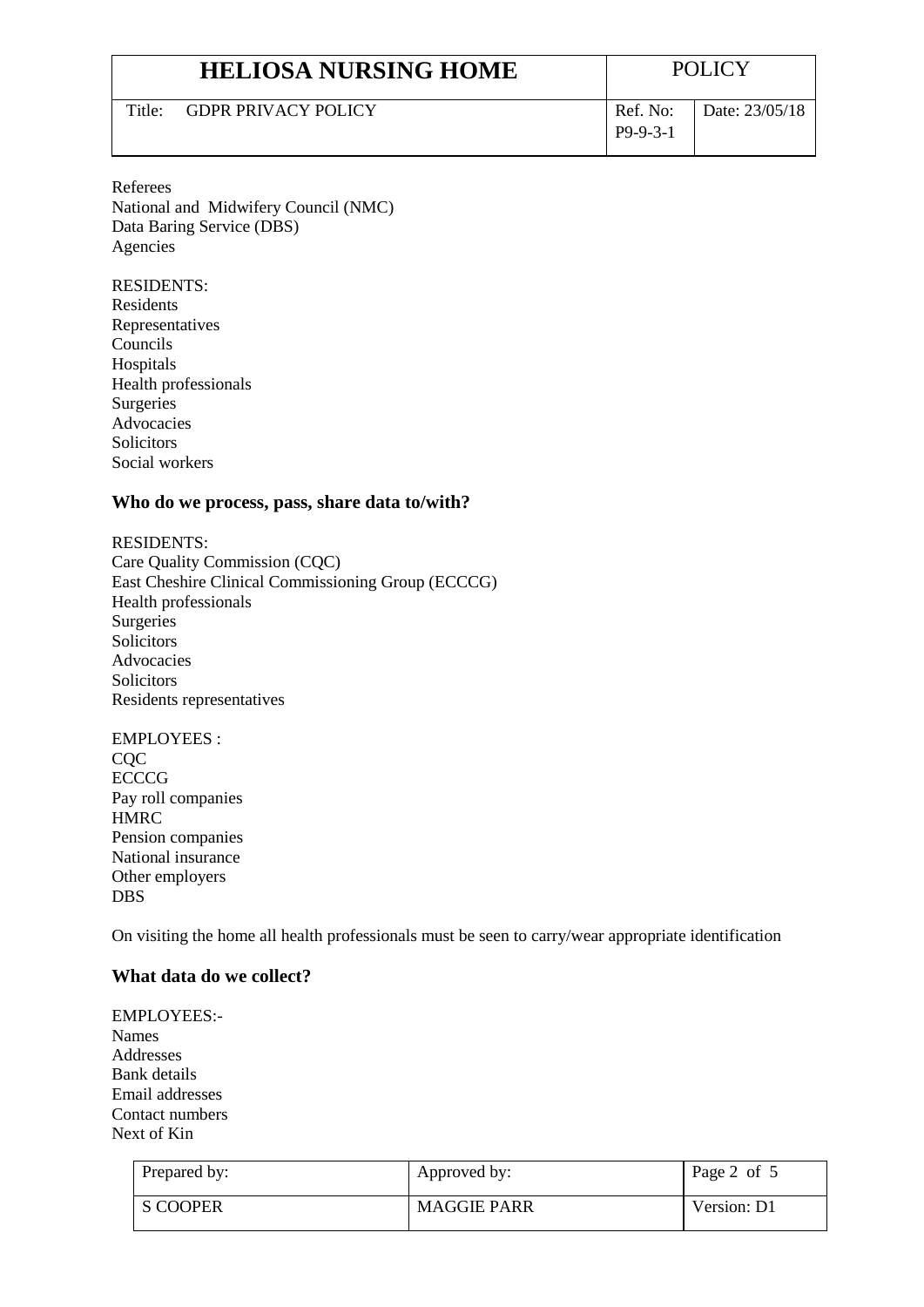|                    | <b>HELIOSA NURSING HOME</b> |                        | <b>POLICY</b>  |
|--------------------|-----------------------------|------------------------|----------------|
| Title <sup>.</sup> | <b>GDPR PRIVACY POLICY</b>  | Ref. No:<br>$P9-9-3-1$ | Date: 23/05/18 |

| Date of Birth             |
|---------------------------|
| DBS disclosures           |
| References                |
| <b>Employment history</b> |
| Medical conditions        |

RESIDENTS:- Names Addresses Sex Date of Birth Medical history Doctor Ethnicity Religion Power of attorney Preferences Activities of daily living Next of Kin; Name Address Email addresses Contact numbers Relationship Photographs Bank details Funding

On admission residents are allocated a unique number, a care plan is created ,maintained and held in a locked office.

Permission is obtained from residents or their represenatives to use information held for the benefit of their care

# **Why do we collect personal data?**

#### EMPLOYEES

To ensure appropriate personal are employed within the home In order to pay staff Information may be required by regulatory bodies such as: Care Quality Commission (CQC) **HMRC** National and Midwifery Council (NMC) Data Baring Service (DBS) Pension organisations National insurance queries

#### RESIDENTS

To provide appropriate and quality care for the residents Invoicing Advocacies

| Prepared by: | Approved by:       | Page 3 of 5 |
|--------------|--------------------|-------------|
| S COOPER     | <b>MAGGIE PARR</b> | Version: D1 |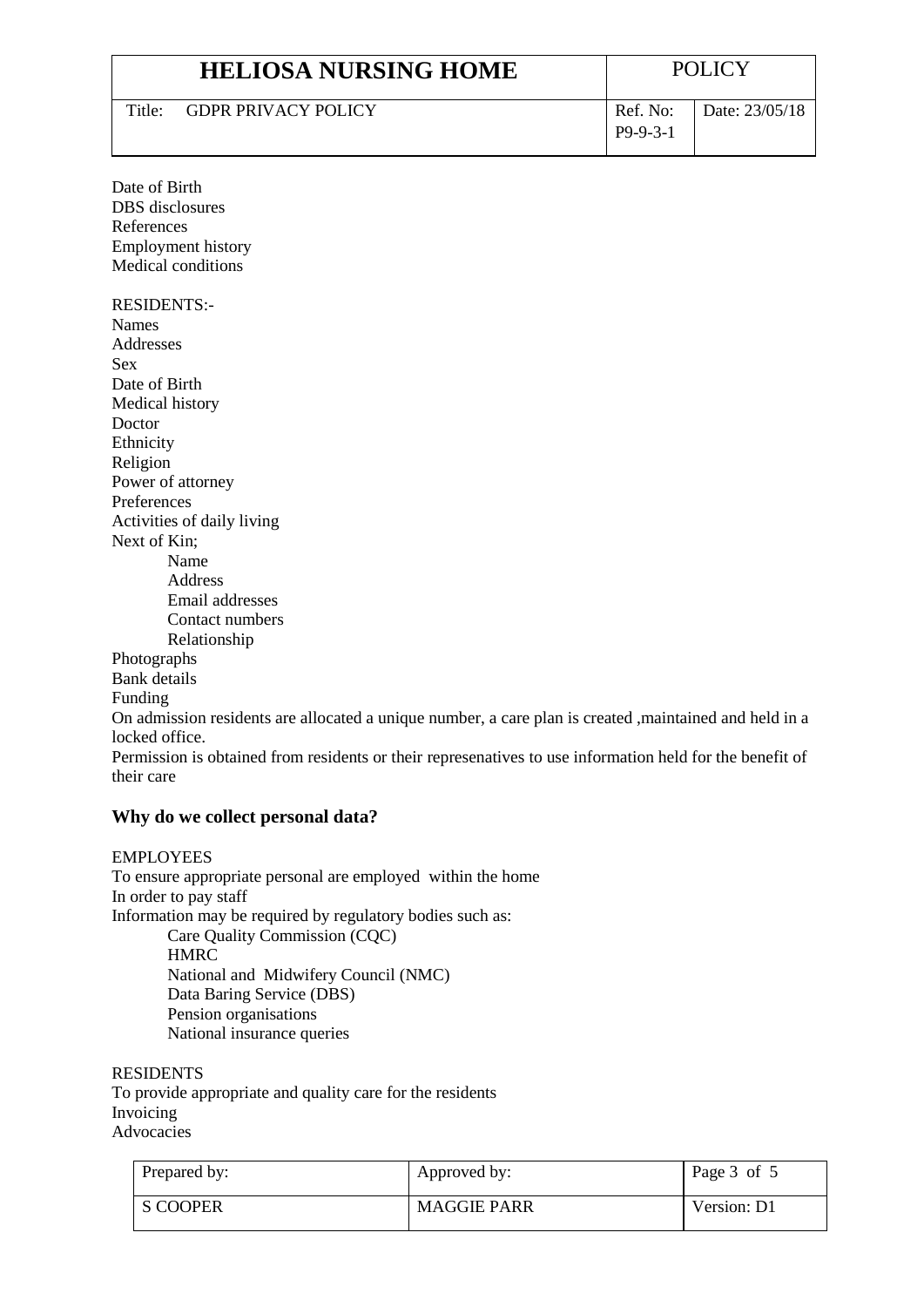| <b>HELIOSA NURSING HOME</b> |                     | <b>POLICY</b>          |                |
|-----------------------------|---------------------|------------------------|----------------|
| $T$ itle $\cdot$            | GDPR PRIVACY POLICY | Ref. No:<br>$P9-9-3-1$ | Date: 23/05/18 |

#### **Why would we process data/pass it onto a third party?**

RESIDENTS In order to provide quality continuity of care Financial matters

EMPLOYEES To pay staff Information may be required by bodies such as: **COC HMRC** NMC DBS Pension organisations National insurance queries

References are issued on request for ex staff only when the home is given clear authority from the person for whom the reference is required.

#### **When do we collect data?**

EMPLOYEES: Interview DBS applications On employment staff are given a unique staff number, a staff file is created, maintained and held in a locked office

RESIDENTS: Pre admissions Admissions **Assessments** 

## **Where do we store data?**

Paper documents – held in locked offices, updated as and when required Laptops and USB storage – updated weekly Email – in folders Spread sheets – on hard drive and paper copies Scanned documents - on hard drive and paper copies

#### **How do we destroy data?**

Paper documents are shredded Digital documents are deleted Hardware is physically destroyed

#### **Where do we collect data from?**

Email, verbally, phone calls, contracts, discharge forms, assessments, application forms

| Prepared by: | Approved by:       | Page 4 of 5 |
|--------------|--------------------|-------------|
| S COOPER     | <b>MAGGIE PARR</b> | Version: D1 |